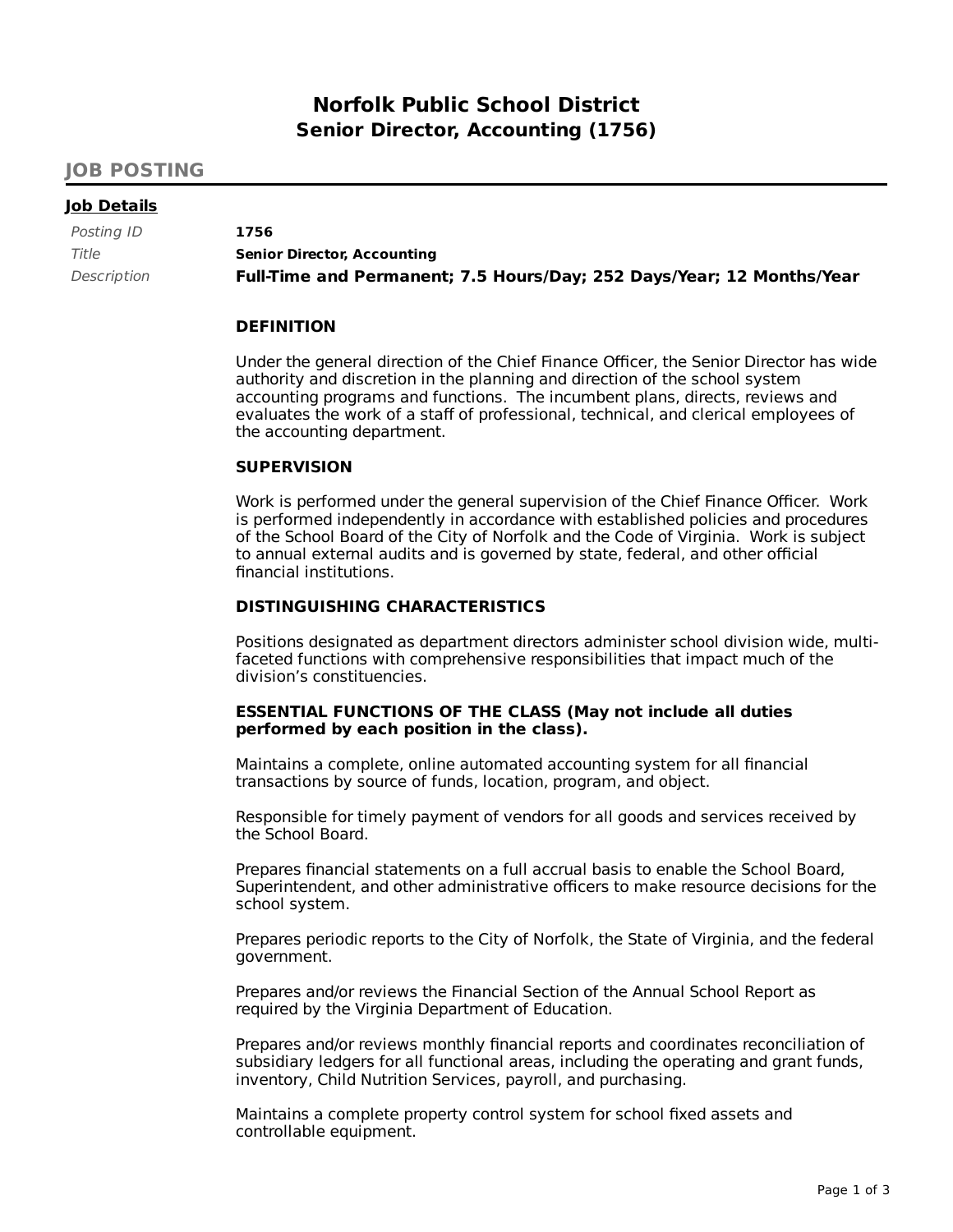Prepares appropriate annual financial reports in accordance with the Government Accounting Standards Board (GASB) and coordinates the external audit.

Develops and maintains separate accounting records for each federal and state grant funded program.

Develops and maintains a close working relationship with city financial officials to properly manage cash flow and investments for the School Board.

Act on behalf of the Chief Finance Officer in his absence.

Performs other duties as assigned.

# **REQUIRED KNOWLEDGE, SKILLS, AND ABILITIES**

Comprehensive knowledge of the principles and practices of accounting and auditing.

Comprehensive knowledge of the operations and organization of a large public or private sector organization.

Comprehensive knowledge of the compliance requirements, laws and regulations applicable to public schools in Virginia.

Comprehensive knowledge of Governmental Accounting Standards Board pronouncements.

Ability to plan, organize, and direct the work of others through subordinate supervisors.

Ability to make sound judgment on new and unusual problems and questions.

Ability to communicate effectively, both orally and in writing.

## **MINIMUM EDUCATION, TRAINING AND EXPERIENCE REQUIREMENTS**

Bachelor's degree with a concentration or major in accounting (Master's in accounting, public administration, or business administration preferred). This position requires seven (7) years of progressively responsible experience working in the accounting section of a large and complex organization (governmental accounting experience is preferred).

## **LICENSE**

Certified Public Accountant (CPA) preferred.

## **PHYSICAL ATTRIBUTES**

Work involves normal physical effort including sitting, walking, standing, reaching, bending in performance of normal office activities.

## **HAZARDS**

Work involves exposure to normal, everyday risks in an office environment.

# **UNUSUAL DEMANDS**

Work is performed in an office and requires no unusual demands.

| Shift Type  | <b>Full-Time</b> | Salary Range | \$87,721.00 to \$153,881.00 |
|-------------|------------------|--------------|-----------------------------|
| Salary Code | Per Year         | Job Category | Administrator               |